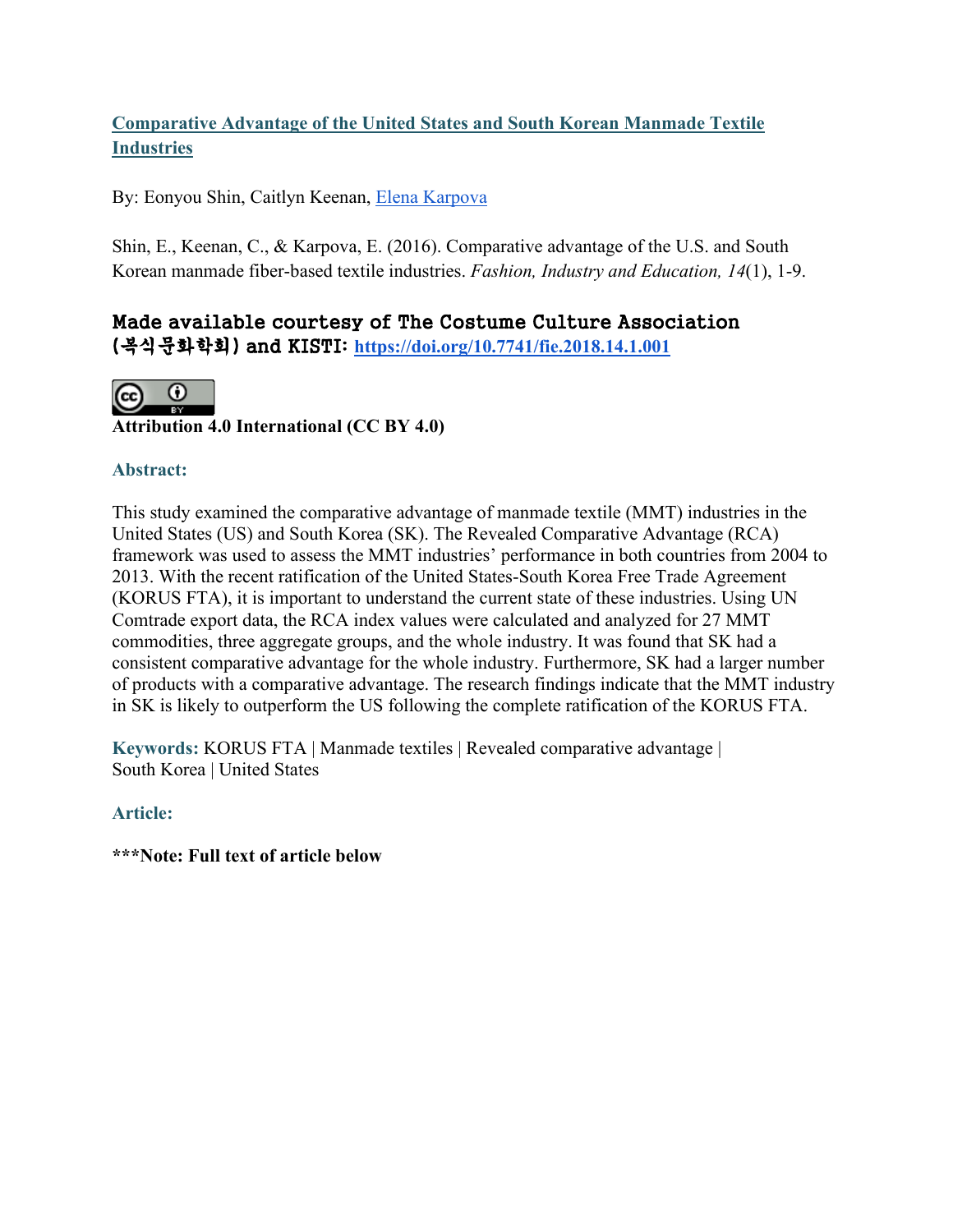**[Original Article]** 

# **Comparative Advantage of the United States and South Korean Manmade Textile Industries**

## **Eonyou Shin1†, Caitlyn Keenan2 , and Elena Karpova<sup>3</sup>**

<sup>1</sup>Dept. of Apparel, Events, and Hospitality Management, Iowa State University, USA <sup>2</sup>School of the Art Institute of Chicago, USA

<sup>3</sup>Dept. of Apparel, Events, and Hospitality Management, Iowa State University, USA

### Abstract

This study examined the comparative advantage of manmade textile (MMT) industries in the United States (US) and South Korea (SK). The Revealed Comparative Advantage (RCA) framework was used to assess the MMT industries' performance in both countries from 2004 to 2013. With the recent ratification of the United States-South Korea Free Trade Agreement (KORUS FTA), it is important to understand the current state of these industries. Using UN Comtrade export data, the RCA index values were calculated and analyzed for 27 MMT commodities, three aggregate groups, and the whole industry. It was found that SK had a consistent comparative advantage for the whole industry. Furthermore, SK had a larger number of products with a comparative advantage. The research findings indicate that the MMT industry in SK is likely to outperform the US following the complete ratification of the KORUS FTA.

*Keywords: KORUS FTA, Manmade textiles, Revealed comparative advantage, South Korea, United States* 

## I. Introduction

Recent advancements in technology have increased the market and supply of manmade textiles (MMT) (Allwood, Lauren, Rodriguez, & Bocken, 2006). According to Lenzing Group (n.d.), synthetic fibers and manmade fibers account for about 70% of the world fiber market with 89.4 million tons in 2014. The MMT industry has a great potential to create jobs in a developed nation and can help a newly industrialized country upgrade its economy (Chang & Kilduff, 2002). This study focused on MMTs because it has been one of the fastest growing industries in the global textile complex (Chang & Kilduff, 2002).

This research investigated trends in comparative advantage (CA) of the United State's (US) and South Korea's (SK) MMT industries. These countries were chosen because the two economies have well established MMT industries (Park & Kim, 2009). In fact, SK and the US have been among the top MMT exporters. In 2013, SK exported \$6.8 billion MMTs, which was 52% of the country's total textile

Copyright©2016, The Costume Culture Association. All rights reserved.

Received September 26, 2015 Accepted February 18, 2016

†Corresponding author (eonyoushin@gmail.com)

#### ORCID

Eonyou Shin http://orcid.org/0000-0002-6198-7000

Caitlyn Keenan http://orcid.org/0000-0002-9695-3118

Elena Karpova http://orcid.org/0000-0002-1612-5989

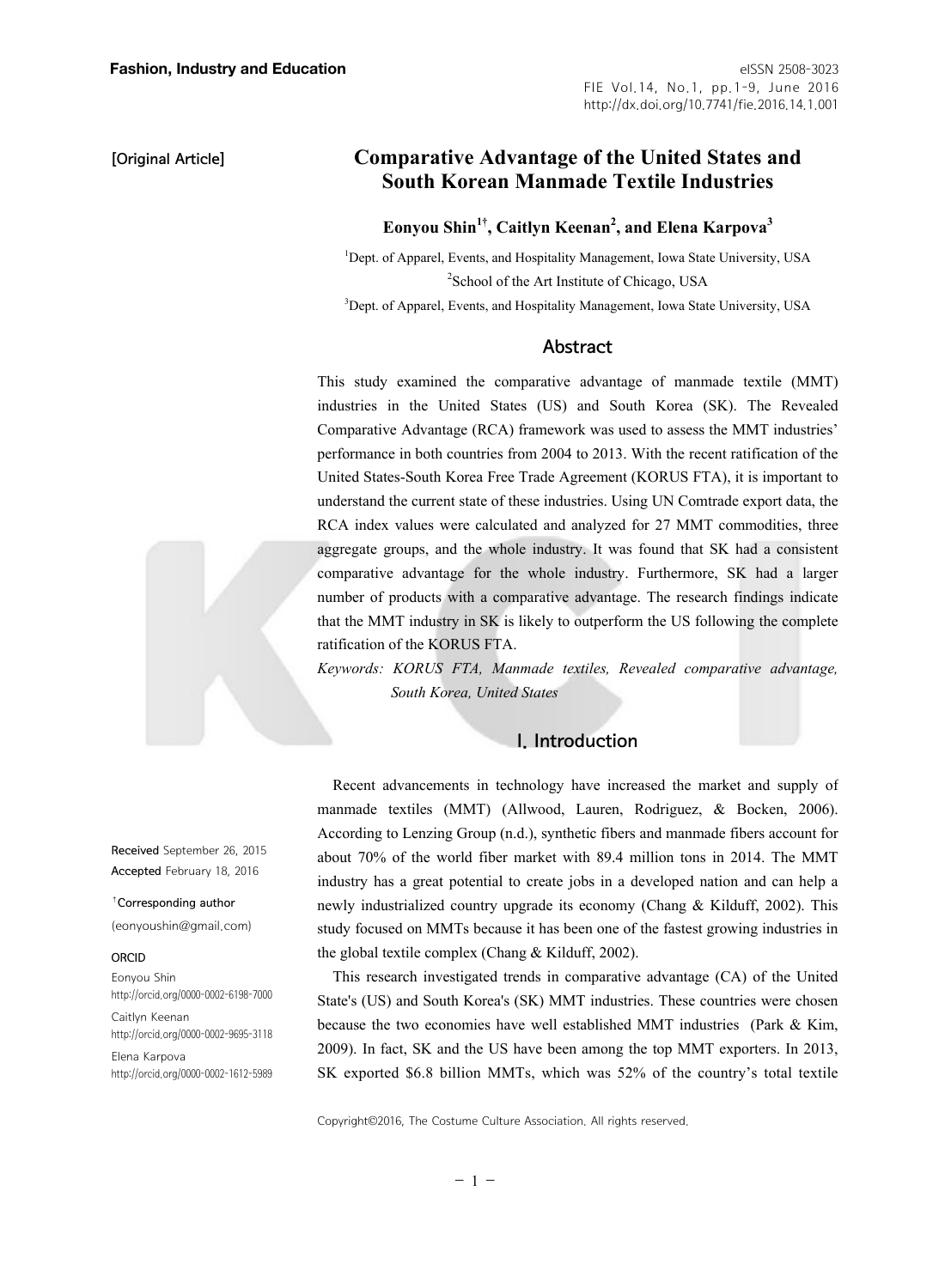exports. This made SK the second largest MMT exporter, following China (UN Comtrade, 2015). Similarly, the US exported \$6.7 billion MMTs in the same year, which was 34% of the country's total textile exports, securing the top third MMT exporter position in the world (UN Comtrade, 2015).

Furthermore, the United States-South Korea Free Trade Agreement (KORUS FTA) that took effect on March 15, 2012 changes the trade landscape in these two countries. Under the bilateral FTA, many textile and apparel product categories traded between the two countries to the respective markets became duty-free immediately after the agreement was ratified (Office of the United States Trade Representative, 2015). The preferential access to each other's markets will significantly affect the competitiveness of the SK and US MMT industries. The two industries' past and current performance is crucial to understanding the effect of this FTA. To date, no study was found that examined comparative advantages of the US and SK MMT industries. This study addresses the gap in the literature and provides implications for the future competitiveness of the two industries.

#### II. Literature Review

#### 1. The US Manmade Textile (MMT) Industry

Research conclusions on the US MMT industry performance were somewhat contradictory. For example, Chi (2010) found the industry's expansion to be fairly modest, whereas Chang and Kilduff (2002) reported a strong growth. Chi (2010) concluded that the US has lost its leading position in the global MMT market because some developing countries, which often use MMT production to further their industrialization, have emerged as very strong competitors. It should be noted that the discussed studies did not assess comparative advantages of the US MMT industry, which is one of the objectives of this research. This investigation is especially important and timely in the recent trade liberalization with SK, a leading producer of MMTs. The KORUS FTA might bring new opportunities and facilitate the growth for the US industry by providing duty-free access to the SK market. However, the same agreement might hinder US MMT industry performance in product categories with lower comparative advantages than goods produced by the SK MMT industry.

#### 2. South Korean (SK) Manmade Textile (MMT) Industry

In SK, manufacturing of basic MMT products greatly facilitated the development of the textile industry and helped establish its current competitive position in the global marketplace (Kamiya, 2007). With government support, the industry, first established in the late 1960s, quickly moved to production of advanced technical and smart textiles (Cho & Cho, 2007). Interestingly, SK's share in the US textile market shrank in the 2000s (Cooper, Manyin, Jurenas, & Platzer, 2011). Although SK was the third largest source of the US textile imports with 9.8% of the market share in 1999, SK was the seventh largest exporter to the US with only 3.2% share by 2009 (Cooper et al., 2011). Lee (1995) showed that SK had a consistently high CA in MMTs between 1965 and 1992. However, no study has examined the recent trends in the SK MMT industry. The current study fills in this gap by examining the comparative advantage of the SK MMT industry in the years leading to and the year after the KORUS FTA ratification.

#### 3. Comparative Advantage (CA)

Ricardo and Gonner (1821) introduced the concept of comparative advantage (CA): each country should specialize in production and trade of goods in which it has a relative advantage. Balassa (1965) established the Revealed Comparative Advantage (RCA) index that represents the relative advantage or disadvantage of a certain country in a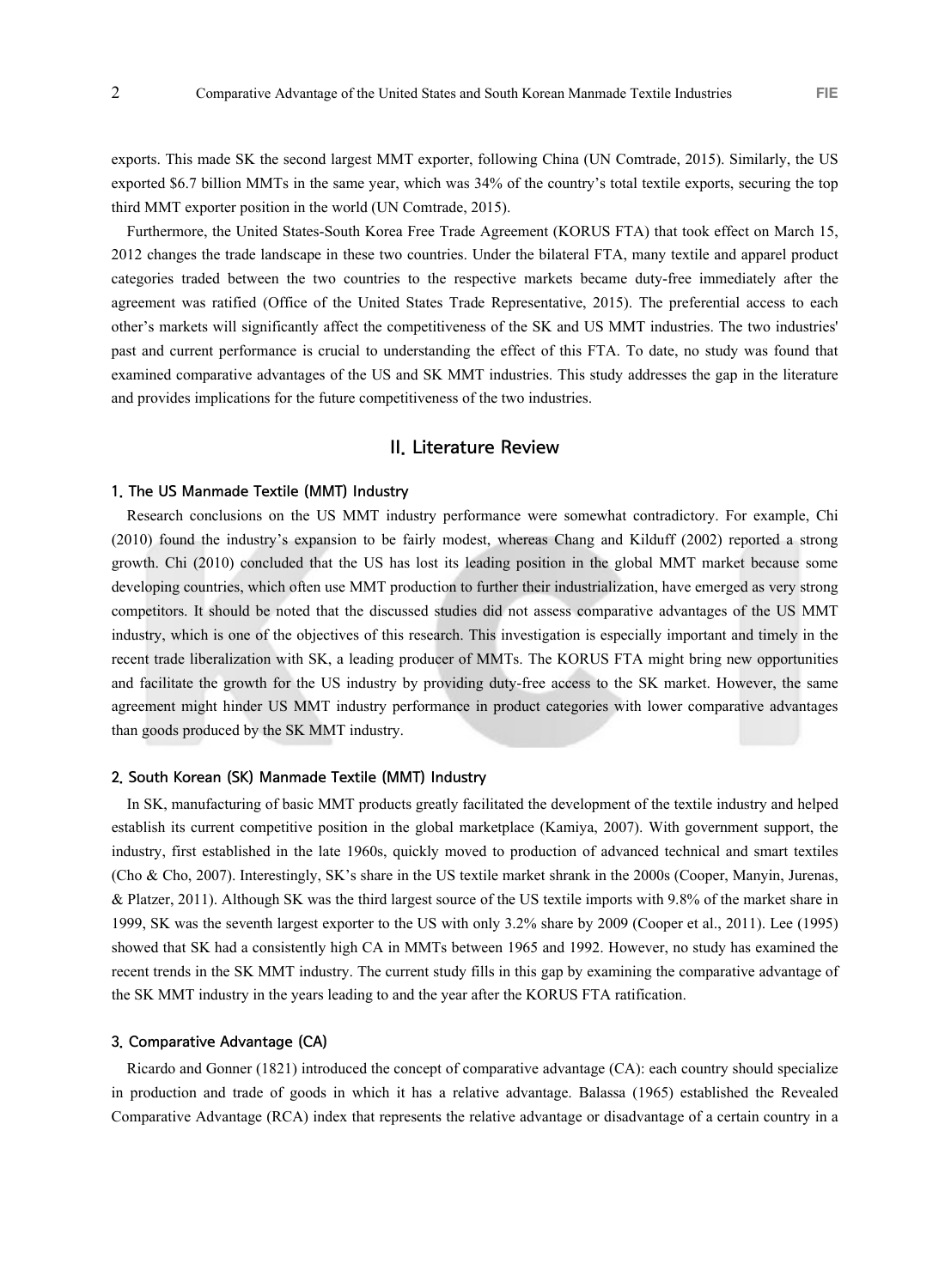certain class of goods or services as evidenced by trade flow between countries. The RCA index is calculated as follows:

$$
RCA = (E_{ij} / E_{it}) / (E_{nj} / E_{nt}),
$$

where

 $E_{ii}$  - export value of commodity *j* from country *i*;

 $E_{it}$  - the country *i* total export of all products;

 $E_{ni}$  - the world's export of the commodity *j*; and

 $E_{nt}$  - the world's total export of all products.

To date, scholars have successfully used the RCA framework to examine CAs of various regional and national industries over different time periods. For example, Richardson and Zhang (2001) used the RCA index to analyze CAs of different industries in the US and its regional markets for the 1980-1995 years. Kilduff and Chi (2006) employed the RCA index to assess patterns of CA in the textile complex of 30 nations over a 42-year period. The authors found that the RCA decreased in textile machinery, manmade fiber, textile, and apparel for high income countries, such as France, Japan, and Switzerland. Among medium income countries, only SK increased its MMT RCA (Kilduff & Chi, 2006). In the current study, the RCA framework was utilized to examine the comparative advantage of the MMT industries in the US and SK.

## III. Method

To calculate RCA indices for the US and SK MMT industries, the following export value data were collected from the UN Comtrade database (2015) for the two countries and the world: 27 individual commodities, three aggregate groups, and the total MMT sector (see Table 1). In addition, total countries' and the world's export values of all merchandise were obtained from the same source. The study examined the US and SK MMT industries performance from 2004 to 2013. The period was chosen because 2004 was the year before the Multi Fiber Agreement (MFA) quotas were fully phased out (World Trade Organization, n. d.), and 2013 was the year for which the latest trade data were available for the both countries. The RCA indices for the two countries MMT commodities and industries were examined and interpreted as follows: if the index is greater than one, the country has a CA in that commodity, group, or industry; if the index is less than one, the country does not have a CA (Balassa, 1965).

### IV. Results

Revealed comparative advantage (RCA) indices for the 2004-2013 period for the two countries' MMT commodities and industries are presented in Table 1 for the US and Table 2 for SK. RCA indices that are greater than one, indicating country's comparative advantage, are bolded. The RCA indices for three aggregate groups and each country's total MMT industry are shaded.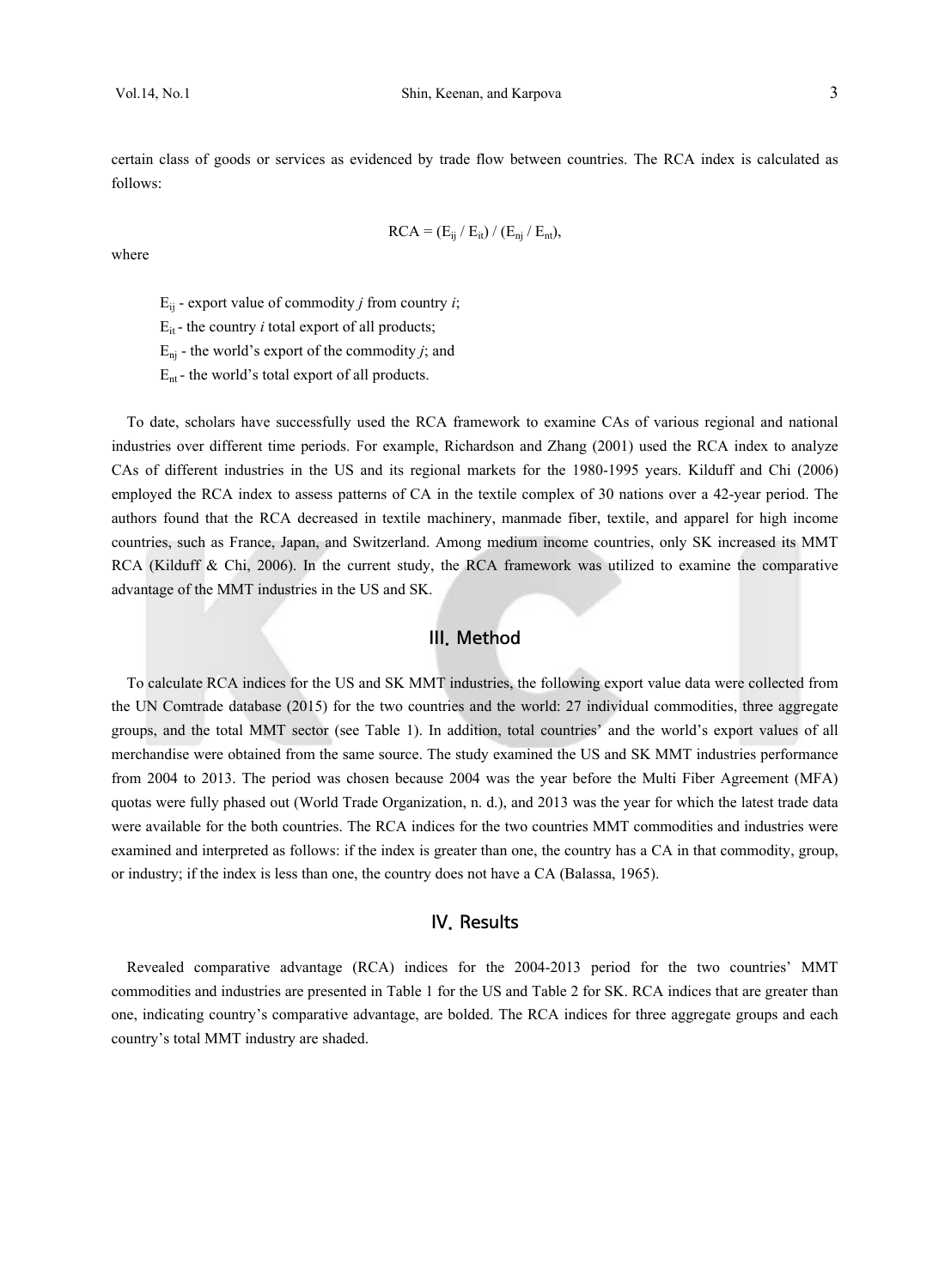| 2004 | 2005 | 2006    | 2007     | 2008 | 2009 | 2010 | 2011   | 2012 | 2013 |
|------|------|---------|----------|------|------|------|--------|------|------|
| 0.56 | 0.57 | 0.51    | 0.47     | 0.49 | 0.35 | 0.44 | 0.42   | 0.42 | 0.41 |
| 1.73 | 2.72 | 1.39    | 1.13     | 1.09 | 0.88 | 0.89 | 0.84   | 0.80 | 0.92 |
| 0.63 | 0.70 | 0.61    | 0.57     | 0.67 | 0.44 | 0.60 | 0.58   | 0.61 | 0.59 |
| 0.5  | 0.54 | 0.54    | 0.54     | 0.51 | 0.36 | 1.09 | 1.49   | 1.18 | 1.32 |
| 1.80 | 1.66 | 1.27    | 1.46     | 1.77 | 1.22 | 1.41 | 1.17   | 1.33 | 1.20 |
| 0.83 | 1.11 | 0.47    | 0.37     | 0.50 | 0.49 | 0.13 | 0.28   | 0.24 | 0.20 |
| 0.89 | 1.69 | 1.86    | 1.02     | 0.98 | 0.70 | 0.49 | 0.56   | 0.50 | 0.85 |
| 0.39 | 0.37 | 0.33    | 0.31     | 0.28 | 0.22 | 0.24 | 0.22   | 0.22 | 0.22 |
| 0.61 | 0.43 | 0.40    | 0.23     | 0.21 | 0.14 | 0.22 | 0.17   | 0.18 | 0.14 |
| 0.73 | 0.76 | 0.75    | 0.79     | 0.83 | 0.78 | 0.82 | 0.81   | 0.80 | 0.82 |
| 0.85 | 0.58 | 0.89    | 0.82     | 0.84 | 0.77 | 0.70 | 0.99   | 0.71 | 0.76 |
| 3.06 | 3.36 | 3.63    | 3.83     | 4.35 | 4.27 | 4.44 | 4.41   | 4.27 | 4.20 |
| 0.97 | 0.91 | 0.87    | 0.83     | 0.57 | 0.53 | 0.70 | 0.70   | 0.65 | 0.61 |
| 0.23 | 0.17 | 0.18    | 0.15     | 0.17 | 0.16 | 0.19 | 0.16   | 0.18 | 0.43 |
| 1.99 | 1.67 | 1.41    | 1.47     | 1.51 | 1.76 | 1.65 | 1.58   | 1.23 | 1.25 |
| 0.69 | 0.74 | 1.97    | 1.56     | 1.15 | 1.49 | 1.21 | 1.23   | 1.60 | 0.83 |
| 0.39 | 0.46 | 0.61    | 0.28     | 0.36 | 0.29 | 0.22 | 0.35   | 0.29 | 0.31 |
| 0.50 | 0.56 | 0.51    | 0.43     | 0.43 | 0.30 | 0.44 | 0.40   | 0.44 | 0.45 |
| 0.32 | 0.46 | 0.49    | 0.52     | 0.74 | 0.65 | 0.78 | 0.84   | 0.79 | 0.77 |
| 0.11 | 0.04 | 0.02    | $0.03\,$ | 0.04 | 0.04 | 0.04 | 0.07   | 0.04 | 0.03 |
| 0.52 | 0.58 | 0.92    | 0.83     | 1.25 | 0.91 | 1.15 | 0.75   | 0.66 | 0.54 |
| 0.49 | 0.53 | 0.54    | 0.47     | 0.58 | 0.46 | 0.61 | 0.70   | 0.78 | 0.70 |
| 0.67 | 0.69 | 0.61    | 0.50     | 0.47 | 0.36 | 0.35 | 0.29   | 0.30 | 0.29 |
| 1.13 | 1.11 | 0.96    | 0.74     | 0.66 | 0.66 | 0.71 | 0.54   | 0.69 | 0.92 |
| 0.31 | 0.27 | 0.29    | 0.24     | 0.28 | 0.22 | 0.22 | 0.21   | 0.22 | 0.27 |
| 0.42 | 0.43 | 0.30    | 0.36     | 0.23 | 0.20 | 0.18 | 0.14   | 0.17 | 0.16 |
| 1.03 | 0.95 | 0.97    | 0.95     | 0.90 | 0.83 | 0.93 | 0.89   | 0.88 | 0.88 |
| 0.60 | 0.56 | 0.61    | 0.80     | 0.70 | 0.65 | 0.63 | 0.41   | 0.42 | 0.34 |
| 0.65 | 0.56 | 0.57    | 0.54     | 0.49 | 0.56 | 0.54 | 0.53   | 0.56 | 0.45 |
| 0.94 | 0.90 | 0.88    | 0.90     | 0.80 | 0.67 | 0.79 | 0.73   | 0.81 | 0.81 |
| 0.40 | 0.42 | 0.45    | 0.48     | 0.54 | 0.41 | 0.49 | 0.46   | 0.55 | 0.28 |
| 0.52 | 0.47 | $0.7\,$ | 0.55     | 0.51 | 0.43 | 0.52 | 0.76   | 0.90 | 0.68 |
| 1.19 | 1.28 | 1.46    | 1.29     | 1.29 | 1.37 | 1.44 | 1.41   | 1.55 | 1.62 |
| 2.05 | 2.12 | 1.96    | 1.95     | 2.00 | 1.49 | 1.70 | 1.65   | 1.75 | 1.69 |
| 0.78 | 1.14 | 1.5     | 1.69     | 2.06 | 1.29 | 1.31 | $1.07$ | 1.10 | 1.22 |
| 1.47 | 1.66 | 1.6     | 1.35     | 1.29 | 1.38 | 2.09 | 1.51   | 1.48 | 1.47 |
| 1.83 | 1.51 | 0.95    | 0.99     | 0.90 | 1.07 | 0.83 | 0.77   | 0.96 | 0.87 |
| 1.15 | 0.94 | 1.07    | $1.00\,$ | 1.05 | 1.11 | 1.27 | 1.36   | 1.37 | 1.48 |
|      |      |         |          |      |      |      |        |      |      |

**Total MMT Industry** 0.71 0.72 0.68 0.68 0.70 0.59 0.68 0.66 0.68 0.68

Table 1. RCA values for MMT commodities, commodity groups, and industry for United States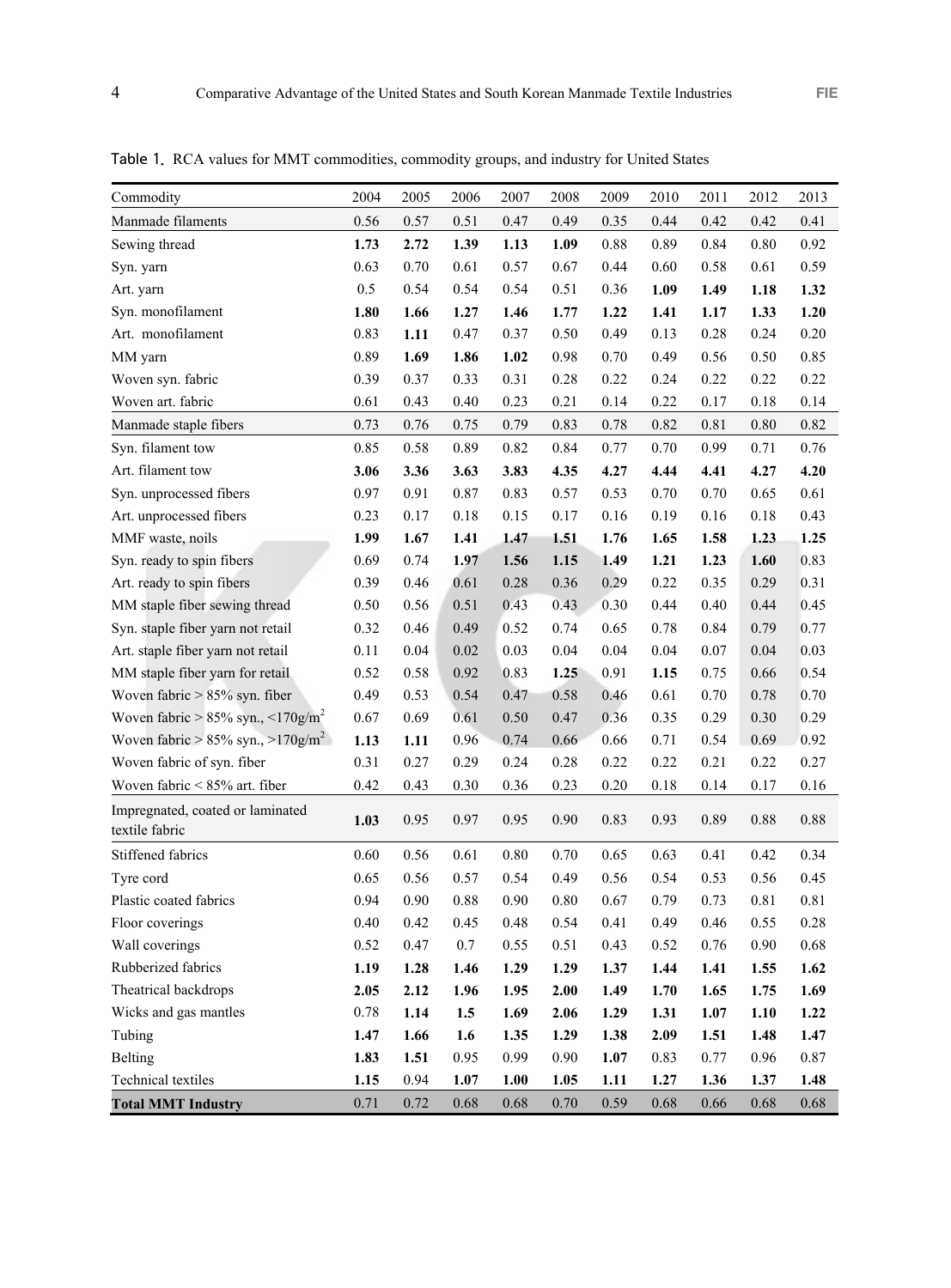Table 2. RCA values for MMT commodities, commodity groups, and industry for South Korea

| Commodity                                               | 2004             | 2005             | 2006             | 2007 | 2008 | 2009             | 2010 | 2011     | 2012 | 2013 |
|---------------------------------------------------------|------------------|------------------|------------------|------|------|------------------|------|----------|------|------|
| Manmade filaments                                       | 3.25             | 3.20             | 2.48             | 2.48 | 2.64 | 2.14             | 2.29 | 2.24     | 2.35 | 2.28 |
| Sewing thread                                           | 2.40             | 3.22             | 1.38             | 1.41 | 1.52 | 1.35             | 1.18 | 1.09     | 1.09 | 1.24 |
| Syn. yarn                                               | 3.21             | 3.28             | 2.26             | 2.47 | 2.59 | 1.95             | 2.20 | 2.12     | 2.19 | 2.08 |
| Art. yarn                                               | 0.10             | 0.21             | 0.09             | 0.08 | 0.06 | 0.04             | 0.08 | 0.06     | 0.13 | 0.16 |
| Syn. monofilament                                       | 0.41             | 0.43             | 0.27             | 0.35 | 0.40 | 0.47             | 0.61 | 0.54     | 0.55 | 0.80 |
| Art. monofilament                                       | 0.36             | 0.36             | 0.05             | 0.01 | 0.03 | 0.03             | 0.00 | 0.01     | 0.01 | 0.01 |
| MM yarn                                                 | 0.66             | 1.29             | 0.73             | 0.51 | 0.43 | 0.34             | 0.05 | 0.06     | 0.05 | 0.08 |
| Woven syn. fabric                                       | 3.74             | 3.38             | 2.99             | 2.79 | 2.97 | 2.61             | 2.67 | 2.66     | 2.82 | 2.73 |
| Woven art. fabric                                       | 3.47             | 3.60             | 3.51             | 3.87 | 3.88 | 2.32             | 3.54 | 3.19     | 2.89 | 2.85 |
| Manmade staple fibers                                   | 1.92             | 1.84             | 1.71             | 1.80 | 1.64 | 1.40             | 1.56 | 1.54     | 1.61 | 1.63 |
| Syn. filament tow                                       | 6.67             | 4.78             | 2.07             | 2.42 | 2.20 | 1.80             | 1.96 | 1.92     | 1.77 | 1.78 |
| Art. filament tow                                       | 0.53             | 0.59             | 0.62             | 0.44 | 0.44 | $\boldsymbol{0}$ | 0.48 | 1.09     | 1.23 | 1.30 |
| Syn. unprocessed fibers                                 | 7.45             | 6.60             | 5.54             | 4.94 | 3.88 | 5.37             | 5.36 | 5.21     | 5.64 | 5.55 |
| Art. unprocessed fibers                                 | 0.13             | 0.12             | 0.03             | 0.02 | 0.08 | 0.06             | 0.14 | 0.03     | 0.03 | 0.04 |
| MMF waste, noils                                        | 0.19             | 0.16             | 0.15             | 0.26 | 0.20 | 0.22             | 0.35 | 0.34     | 0.14 | 0.10 |
| Syn. ready to spin fibers                               | 0.98             | 1.15             | 1.36             | 1.06 | 1.17 | 1.63             | 1.35 | 0.84     | 0.48 | 0.62 |
| Art. ready to spin fibers                               | 0.38             | 0.38             | 0.14             | 0.1  | 0.08 | 0.42             | 0.06 | 0.00     | 0.01 | 0.02 |
| MM staple fiber sewing thread                           | 3.04             | 2.94             | 2.99             | 2.56 | 2.33 | 2.30             | 2.25 | 1.96     | 2.09 | 1.91 |
| Syn. staple fiber yarn not retail                       | 0.24             | 0.20             | 0.17             | 0.15 | 0.19 | 0.21             | 0.23 | 0.26     | 0.28 | 0.24 |
| Art. staple fiber yarn not retail                       | 0.60             | 0.78             | 0.83             | 0.97 | 0.9  | 0.91             | 0.93 | 0.64     | 0.86 | 0.66 |
| MM staple fiber yarn for retail                         | 0.41             | 0.16             | 0.10             | 0.04 | 0.05 | 0.03             | 0.04 | 0.06     | 0.04 | 0.02 |
| Woven fabric $> 85\%$ syn. fiber                        | 1.68             | 1.75             | 1.54             | 1.21 | 1.16 | 1.14             | 1.19 | 1.29     | 1.46 | 1.69 |
| Woven fabric > $85\%$ syn., $\leq 170$ g/m <sup>2</sup> | 0.68             | 0.63             | 0.52             | 0.4  | 0.36 | 0.26             | 0.31 | 0.22     | 0.17 | 0.16 |
| Woven fabric > $85\%$ syn., $>170$ g/m <sup>2</sup>     | 0.64             | 0.50             | 0.47             | 0.36 | 0.35 | 0.39             | 0.32 | 0.28     | 0.33 | 0.33 |
| Woven fabric of syn. fiber                              | 0.75             | 0.70             | 0.58             | 0.63 | 0.65 | 0.47             | 0.59 | 0.67     | 0.68 | 0.68 |
| Woven fabric $< 85\%$ art. fiber                        | 2.29             | 2.22             | 2.28             | 2.03 | 1.56 | 1.47             | 1.58 | 1.24     | 0.96 | 0.81 |
| Impregnated, coated or laminated<br>textile fabric      | 2.98             | 2.61             | 2.46             | 2.25 | 2.23 | 1.86             | 1.87 | 1.74     | 1.76 | 1.71 |
| Stiffened fabrics                                       | 0.27             | 0.24             | 0.14             | 0.12 | 0.09 | 0.13             | 0.23 | 0.20     | 0.33 | 0.41 |
| Tyre cord                                               | 4.78             | 4.6              | 4.56             | 4.49 | 4.54 | 4.35             | 4.07 | 3.74     | 3.70 | 3.24 |
| Plastic coated fabrics                                  | 4.39             | 3.82             | 3.59             | 3.17 | 3.05 | 2.38             | 2.26 | 2.05     | 2.06 | 2.11 |
| Floor coverings                                         | $\boldsymbol{0}$ | $\boldsymbol{0}$ | $\boldsymbol{0}$ | 0.01 | 0.01 | 0.01             | 0.01 | 0.02     | 0.02 | 0.02 |
| Wall coverings                                          | $\boldsymbol{0}$ | 0.06             | 0.11             | 0.05 | 0.05 | $0.02\,$         | 0.04 | 0.10     | 0.22 | 0.31 |
| Rubberized fabrics                                      | 0.33             | 0.23             | 0.28             | 0.27 | 0.28 | 0.26             | 0.35 | 0.37     | 0.26 | 0.28 |
| Theatrical backdrops                                    | 1.67             | 1.06             | 0.97             | 1.09 | 1.62 | 1.59             | 1.88 | 1.89     | 2.01 | 2.74 |
| Wicks and gas mantles                                   | 0.42             | 0.32             | 0.46             | 0.58 | 1.14 | 1.02             | 0.89 | 0.93     | 2.06 | 1.49 |
| Tubing                                                  | 0.12             | 0.19             | 0.18             | 0.15 | 0.12 | 0.14             | 0.63 | $0.08\,$ | 0.07 | 0.01 |
| Belting                                                 | 0.25             | 0.26             | 0.37             | 0.30 | 0.20 | 0.22             | 0.20 | 0.14     | 0.19 | 0.23 |
| Technical textiles                                      | 0.21             | 0.22             | 0.23             | 0.26 | 0.38 | 0.32             | 0.32 | 0.37     | 0.58 | 0.46 |
| <b>Total MMT Industry</b>                               | 2.75             | 2.60             | 2.22             | 2.21 | 2.21 | 1.84             | 1.95 | 1.89     | 1.97 | 1.93 |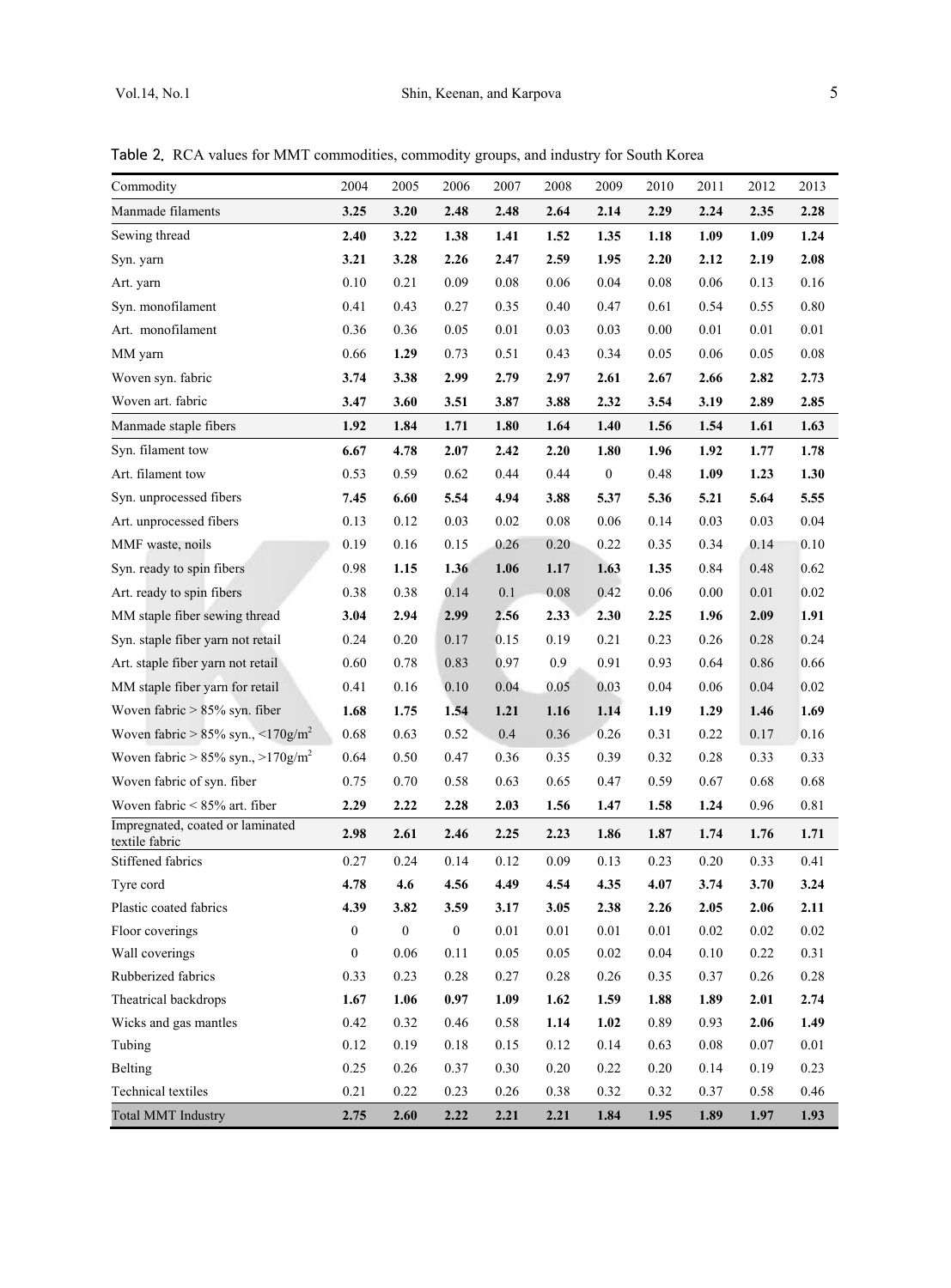The total US MMT industry had a comparative disadvantage for all ten years, with the RCA index ranging from .59 to .72. The total SK MMT industry had comparative advantage during the same years, with the index ranging from 1.84 to 2.75. Even though lacking comparative advantage, the US MMT industry has remained relatively stable, with the RCA index decreasing only by 4.2% from 2004 to 2013. In contrast, comparative advantage of the SK MMT industry decreased by 30% over the same period (see Figure 1). Unsurprisingly, the lowest RCA indices for both industries were in 2009 as a result of the world's economic crisis.



Figure 1. RCA index: Total MMT industry trend, by country

The RCA analysis of the aggregate commodity groups showed that the US industry had a comparative disadvantage for all three groups (filaments, staple fibers, and laminated fabric) over all ten years except manmade filaments group with the RCA index greater than one (1.03) in one year, 2004 (see Figure 2). Further RCA declines were recorded in the two staple fibers and laminated fabrics. The filaments industry group had an increase of 12% in RCA index between 2004 and 2013. All three aggregate commodity groups in SK had comparative advantage for the whole period of the study (RCA index ranged from 1.40 to 3.25). However, all three groups recorded a decline in RCA index as follows: laminated fabrics by 43%; filaments by 30%; and staple fibers by 15%.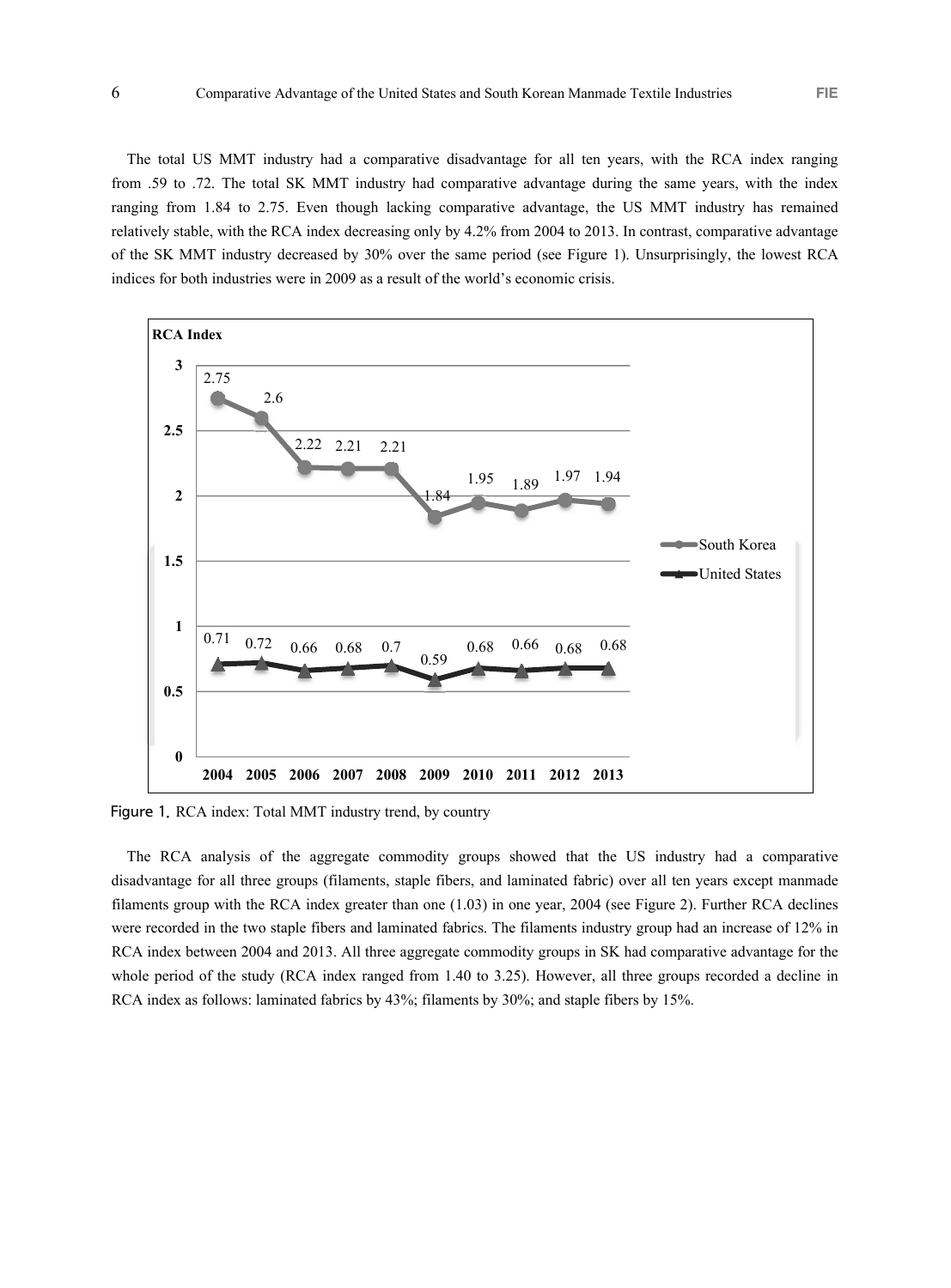

Figure 2. RCA index: Trends for MMT commodity groups, by country

With respect to individual commodities, each country had MMT products with consistent comparative advantage over the ten-year period. Out of the 27 total commodities, the US had eight with a consistent comparative advantage. Of those eight, only one (artificial filament tow) had an RCA value above 2.0 (see Table 1). Of the eight commodities, three strengthen their RCA over the ten-year period: artificial filament tow by 37%, rubberized fabrics by 36%, and technical textiles by 29%. The only other commodity with a RCA growth (164%) was artificial yarn: the index increased from 0.5 in 2004 to 1.32 in 2013.

Out of 27 total commodities, SK had eleven with consistent comparative advantage over the ten-year period, with indices in the range up to 7.45 and many greater than 2.0 (see Table 2). Despite the decline in the majority of commodities' RCA indices, their comparative advantage remained quite strong and substantially higher than the US RCA indices. Three commodities strengthened their RCA over the ten-year period: artificial filament tow by 135%, theatrical backdrops by 64%, and wicks and gas mantles by 255%.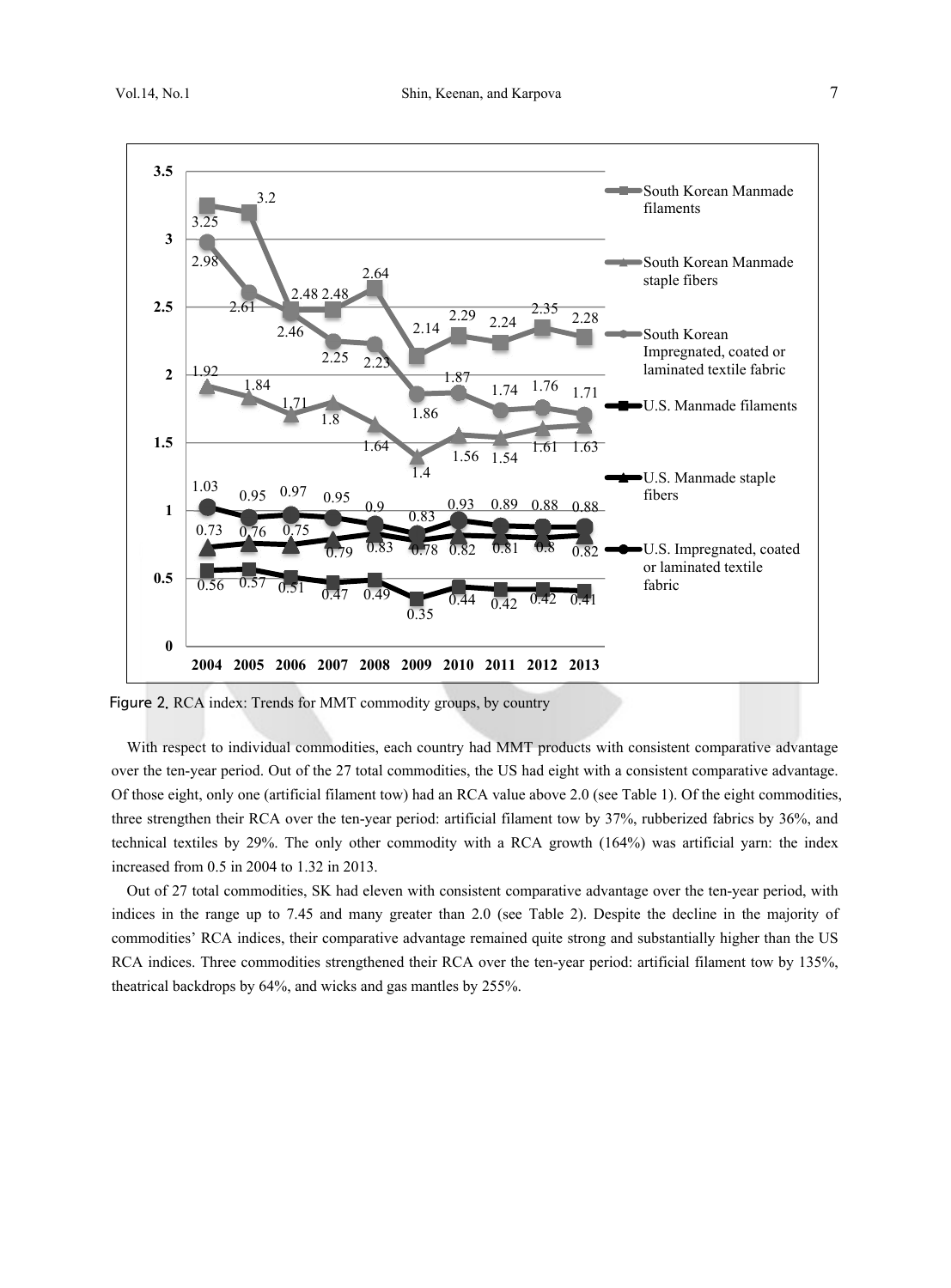## V. Conclusions and Implications

This study examined trends in competitiveness of manmade textile (MMT) industries the US and South Korea (SK) between 2004 and 2013. The Revealed Comparative Advantage (RCA) framework was used to analyze industry competitiveness. This research indicated that SK had a comparative advantage for the total MMT industry for all ten years (RCA indices were around 2.0), where the US had a comparative disadvantage during the same years (RCA indices were around 0.70). Moreover, SK had a comparative advantage in each of the three aggregate industry groups (filaments, staple fibers, and coated/laminated fabrics): RCA indices ranged from 1.40 to 3.25. The US had a comparative disadvantage in all the three industry groups, with RCA indices ranging from 0.41 to 1.03. Likewise, between 2004 and 2013, SK had more individual commodities (eleven) with a consistent comparative advantage than the US (eight). Furthermore, SK commodities with comparative advantage had much higher values of RCA indices, ranging from 2.0 and 7.0, which indicate a strong comparative advantage. In contrast, most US commodities with a comparative advantage had RCA indices with values less than 2.0. It is important to note that the US and SK have comparative advantages in different commodities, which implies that (1) the industries might not be direct competitors in the global market and (2) each industry might be able to maintain the current comparative advantages under the ratified KORUS FTA.

The research findings show that compared to the US MMT industry, the SK MMT industry is better positioned for maintaining its market share and level of exports with the ratification of the KORUS FTA. However, both countries have demonstrated a decreasing comparative advantage of the domestic MMT industries, with RCA indices declining for the entire industry, all aggregate industry groups, and almost 90% of individual commodities. This indicates that other countries, like China, for example, might be gaining the MMT world's market share.

Theoretically, this study extended the application of the Revealed Comparative Advantage framework to analyze competitiveness of MMT industries in two developed economies, the US and SK. Practically, the research findings might have important implications for MMT businesses in the two countries. Under the market conditions when the two industries have declining competitiveness and other countries might be increasing their competitiveness in MMT, the US and SK businesses should focus on the product categories with high and/or growing comparative advantage. For example, MMT businesses in the US should emphasize research and product development for commodities such as artificial filament tow, technical textiles, and rubberized fabrics. Similarly, SK companies producing MMT might be more successful in advancing production of commodities with high and/or growing relative comparative advantage, such as artificial filament tow, tire cords, theatrical backdrops, and wicks and gas mantles. These research results are instrumental for the US and SK companies to develop strategic decisions for future expansions and investments in research and product development.

This research was limited to two countries, SK and the US, and addressed a ten-year period, from 2004 to 2013. Finally, the researchers focused on the MMT industry, whereas other studies might expand this investigation to include apparel, footwear, and natural fibers. Further studies are needed to determine emerging leaders in the global MMT market. Future research might employ the RCA index to examine comparative advantages of other developed countries with prominent MMT production, such as Germany or Japan, as well as developing countries that have growing textile industries, such as China and India.